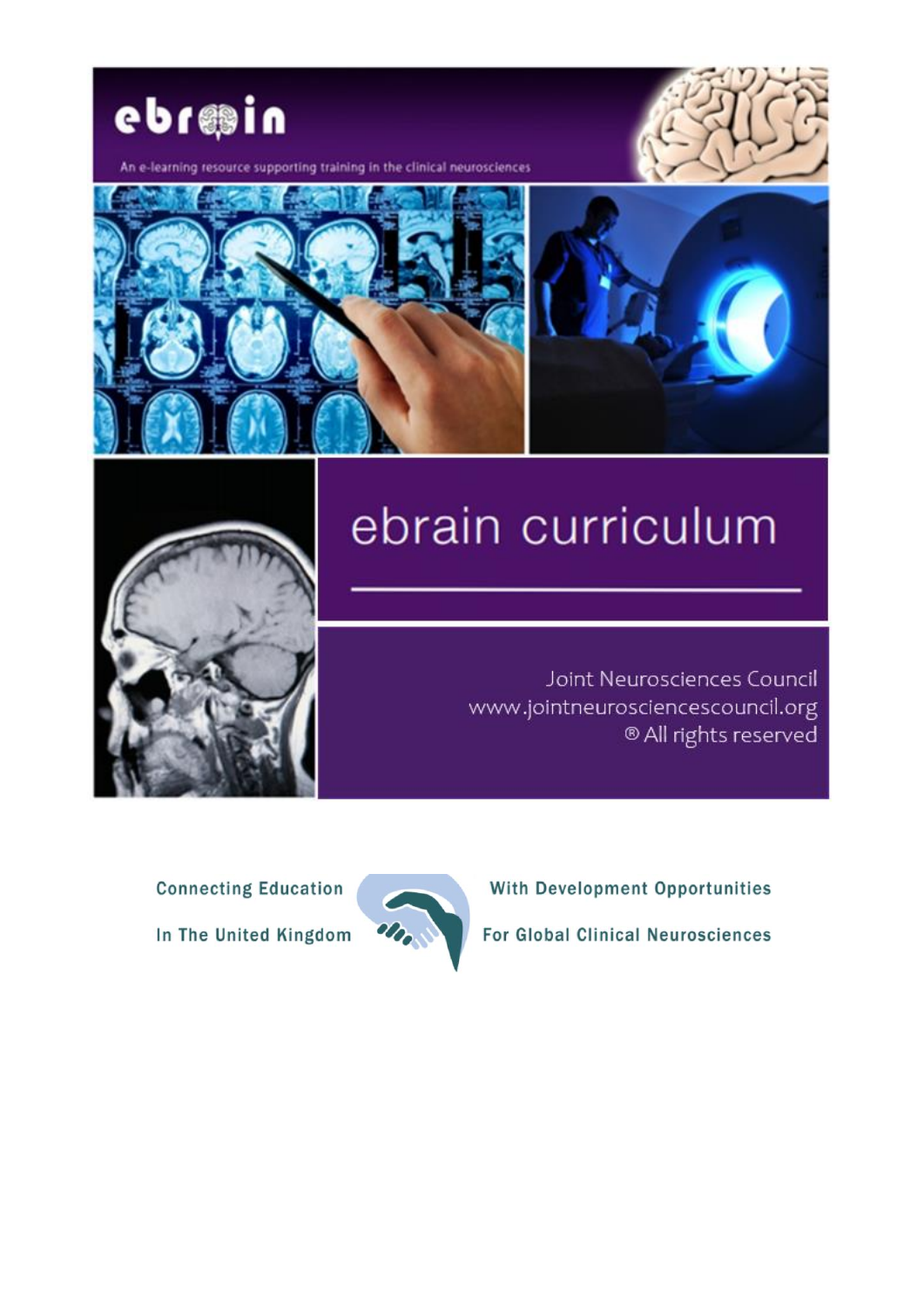#### Contents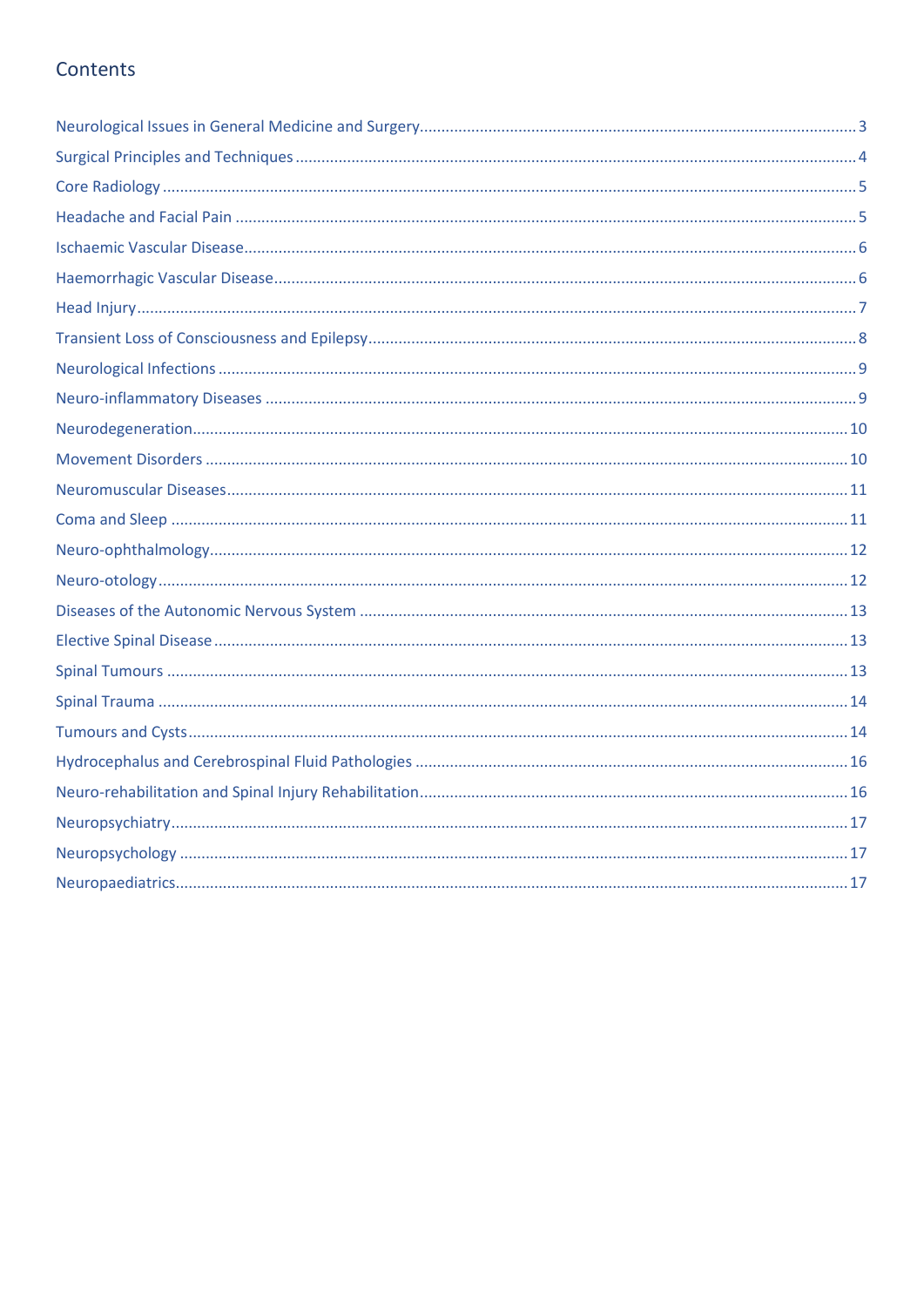#### Clinical Assessment

| Title:                                                                       |
|------------------------------------------------------------------------------|
| An Approach to the Cognitively-impaired Adult                                |
| An Introduction to Neurological Assessment                                   |
| <b>Common Neurological Symptoms: Behavioural and Organic Mental Symptoms</b> |
| <b>Common Neurological Symptoms: Language Problems</b>                       |
| <b>Common Neurological Symptoms: Twitching or Muscle Fasciculations</b>      |
| <b>Examination of the Limbs</b>                                              |
| <b>Examining Patients in Coma</b>                                            |
| History and Examination of the Spine                                         |
| <b>Lumbar Puncture and Analysis of Cerebrospinal Fluid</b>                   |
| <b>Neurological Assessment: Movement Disorders</b>                           |
| <b>Neurological Assessment: Weakness and Sensory Loss</b>                    |
| <b>Neurological Examination: Cranial Nerves</b>                              |
| <b>Neurological Examination: Gait</b>                                        |
| <b>Neurological Examination: Speech</b>                                      |
| <b>Neurological Examination: Visual Function</b>                             |
| Neurological History: General Approach and Common Pitfalls                   |
| <b>Neuromuscular Assessment</b>                                              |
| <b>Principles of Neurological Investigation</b>                              |
| <b>Quantitative Assessment of Pain</b>                                       |
| The Mental Status Examination in Neurology                                   |

# <span id="page-2-0"></span>Neurological Issues in General Medicine and Surgery

| Title:                                                                           |
|----------------------------------------------------------------------------------|
| <b>Common Neurological Symptoms: Delirium</b>                                    |
| <b>Common Neurological Symptoms: Headache</b>                                    |
| <b>Common Neurological Symptoms: Movement Disorders</b>                          |
| Common Post-Traumatic Neurological & Neuropsychological Symptoms & Interventions |
| <b>Common Neurological Symptoms: Seizures</b>                                    |
| <b>Common Neurological Symptoms: Swallowing Disorders</b>                        |
| <b>Neurological Complications of Alcohol Misuse</b>                              |
| <b>Neurological Complications of Cardiac Disease</b>                             |
| <b>Neurological Complications of Critical Illness</b>                            |
| <b>Neurological Complications of Endocrine Disease</b>                           |
| <b>Neurological Complications of Gastrointestinal Disease</b>                    |
| <b>Neurological Complications of Haematological Disease</b>                      |
| <b>Neurological Complications of Liver Disease</b>                               |
| <b>Neurological Complications of Renal Disease</b>                               |
| Neurological Complications of Vitamin and Other Deficiency Diseases              |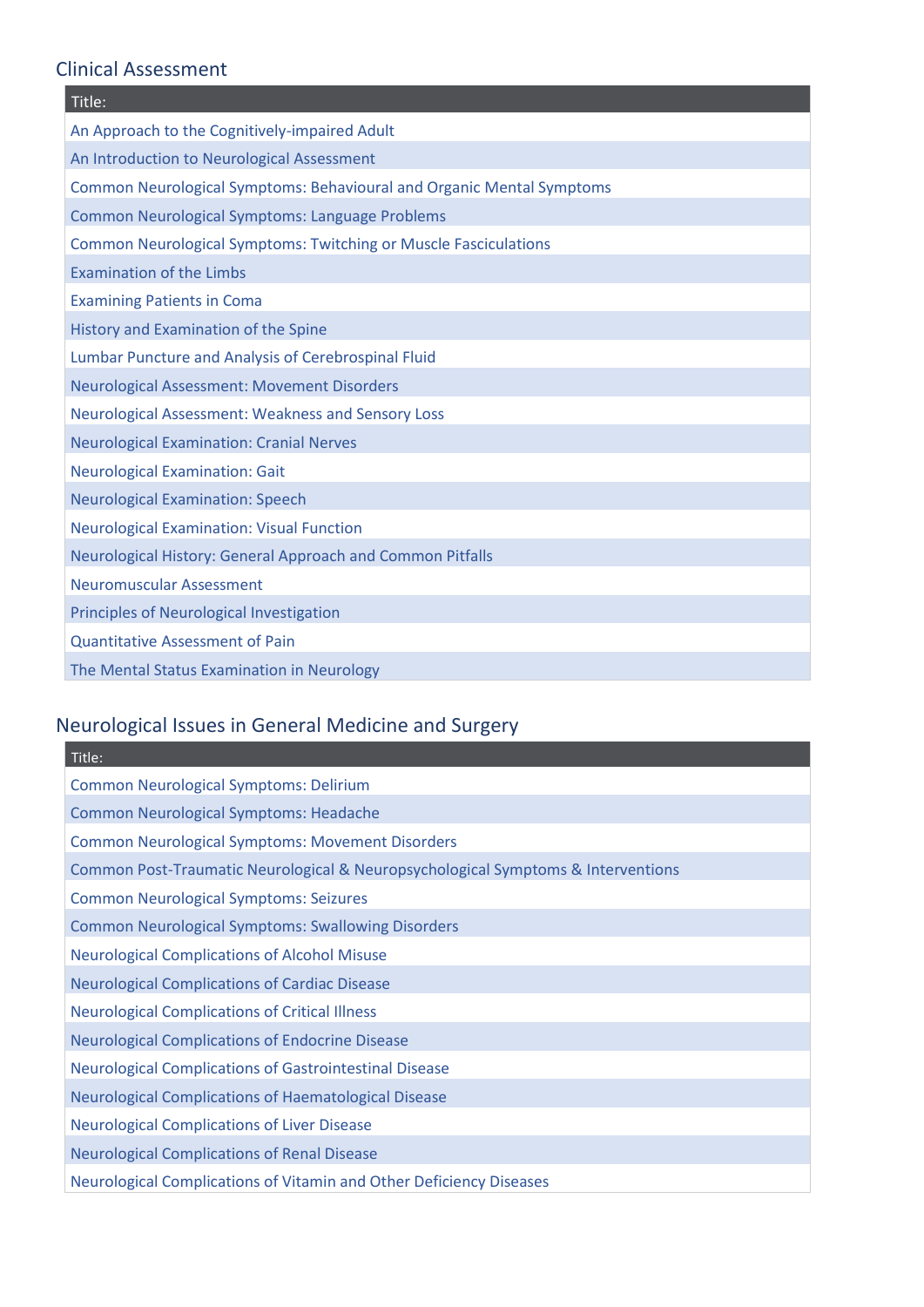<span id="page-3-0"></span>Surgical Principles and Techniques

| Sessions:                                                                    |
|------------------------------------------------------------------------------|
| <b>Advanced Microsurgical Skills</b>                                         |
| Application of a Halo or Traction to the Cervical Spine                      |
| <b>Closing a Neonatal Myelomeningocele</b>                                   |
| Diagnosis and Management of Post-operative Haematoma                         |
| Fusing C1 to C2                                                              |
| How to do an Image-guided Biopsy                                             |
| How to do an Image-guided Craniotomy                                         |
| How to do an Interhemispheric Approach for a Colloid Cyst                    |
| <b>Image-guided Neurosurgery</b>                                             |
| Inserting or Revising a Syringopleural Shunt                                 |
| <b>Inserting Pedicle Screws</b>                                              |
| <b>Intraoperative Imaging Techniques</b>                                     |
| <b>Intraoperative Neurosurgical Electrophysiological Monitoring</b>          |
| <b>Minimal Invasive Neurosurgery</b>                                         |
| Minimally Invasive Surgical Approaches to the Posterior Thoraco-lumbar Spine |
| Performing a Convexity Craniotomy                                            |
| Performing a Craniotomy Convexity Meningioma                                 |
| Performing a Far Lateral Craniotomy                                          |
| Performing a Lumbar Laminectomy                                              |
| Performing a Lumbar Microdiscectomy                                          |
| Performing a Midline Posterior Fossa Craniotomy                              |
| Performing a Midline Supratentorial Craniotomy                               |
| Performing a Posterior Cervical Fusion Part 1 & 2                            |
| Performing a Pterional Craniotomy                                            |
| Performing a Retrosigmoid Craniotomy                                         |
| Performing a Subfrontal Craniotomy                                           |
| Performing a Trans-sphenoidal Approach to the Sellar Part 1 & 2              |
| Performing an Anterior Cervical Discectomy                                   |
| Performing an Eye Brow Craniotomy Part 1 & 2                                 |
| <b>Performing Burr Holes</b>                                                 |
| <b>Performing Posterior Cervical Decompression Procedures</b>                |
| Posterior thoracic approaches                                                |
| <b>Preparing the Operative Site</b>                                          |
| <b>Principles of Awake Craniotomy</b>                                        |
| <b>Principles of Surgical Scoliosis Correction</b>                           |
| <b>Prions and Neurosurgery</b>                                               |
| <b>Surgery in Children</b>                                                   |
| Surgical Approaches to Tumours of the Ventricle                              |
| The Modern Theatre Environment                                               |
| <b>The Operating Microscope</b>                                              |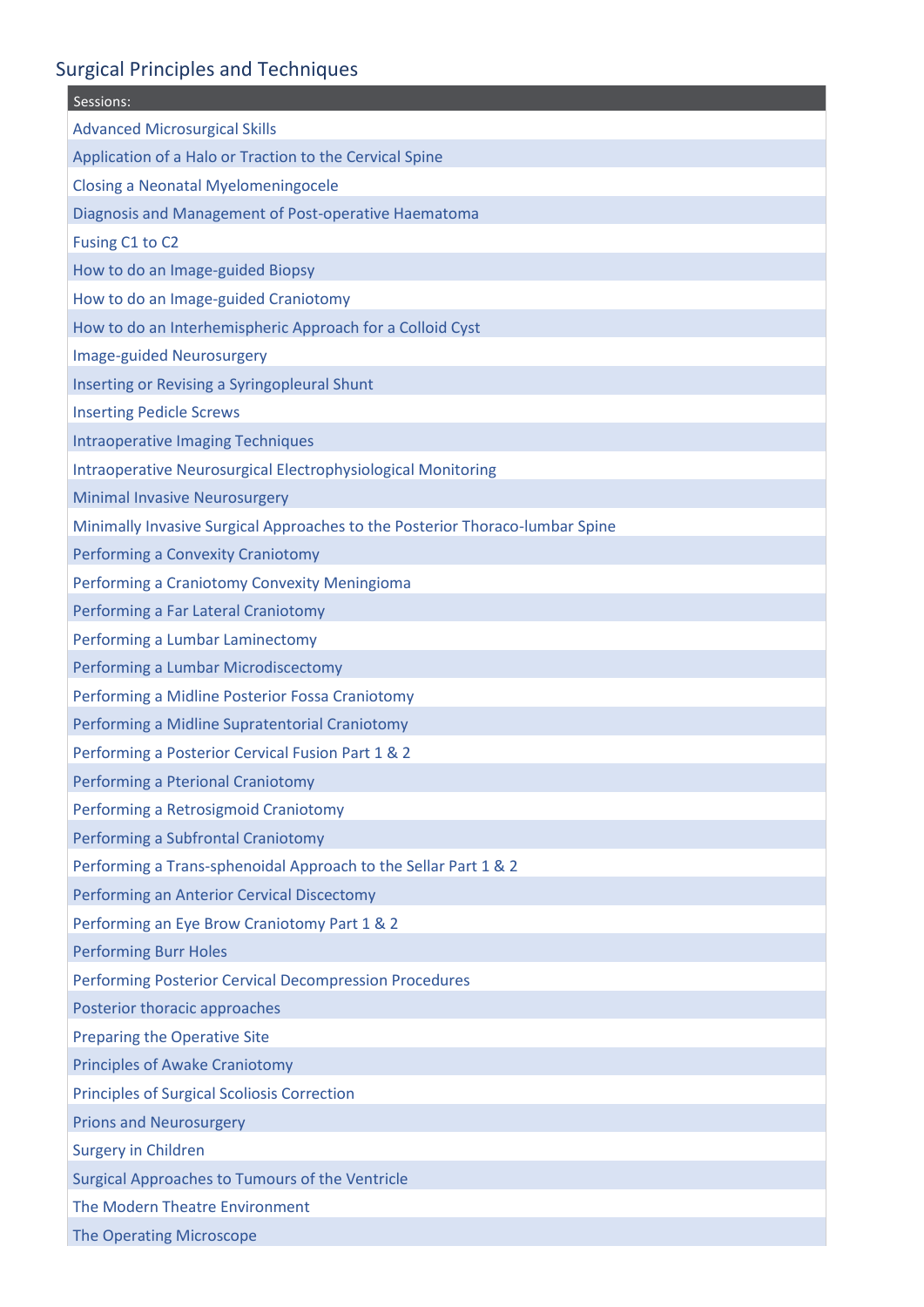The Translabyrinthine Approach to the Cerebellopontine Angle

Use of an Endoscope

Use of Standard Neurosurgical Equipment

Vertebroplasty and Kyphoplasty

#### <span id="page-4-0"></span>Core Radiology

| Sessions:                                              |
|--------------------------------------------------------|
| <b>CT Based Imaging Techniques</b>                     |
| Digital Subtraction Angiography (DSA)                  |
| <b>MR Based Imaging Techniques</b>                     |
| Normal Cranial Neuroradiological Anatomy               |
| Normal Spinal Radiological Neuroanatomy                |
| Normal Vascular Radiological Neuroanatomy              |
| <b>Nuclear Medicine Based Imaging Techniques</b>       |
| Spinal Myelography                                     |
| <b>Ultrasound and Doppler Imaging</b>                  |
| X-ray Development, Physics, Uses, Risks and Regulation |

#### <span id="page-4-1"></span>Headache and Facial Pain

| Sessions:                                                         |
|-------------------------------------------------------------------|
| <b>Acute Management Prevention of Migraine</b>                    |
| <b>Cluster Headache Acute and Prophylactic Treatments</b>         |
| <b>Complex Regional Pain Syndrome</b>                             |
| Diagnosis and Management of Trigeminal Autonomic Cephalalgias     |
| <b>Diagnosis and Treatment of Cranial Arteritis</b>               |
| Diagnosis and Treatment of Episodic Tension Type Headache         |
| <b>Diagnosis and Treatment of Migraine</b>                        |
| Diagnosis and Treatment of Non-dental Facial Pain                 |
| Diagnosis and Treatment of Trigeminal Neuralgia                   |
| <b>Differential Diagnosis of Headache</b>                         |
| Head Pain: Epidemiology and General Considerations                |
| <b>Headache in Children and Adolescents</b>                       |
| <b>Idiopathic Intracranial Hypertension</b>                       |
| Low CSF Pressure Headache                                         |
| Neuropathic Pain                                                  |
| <b>Overview of Chronic Headache</b>                               |
| Pain Related Anatomical Pathways and Physiology                   |
| Performing a Microvascular Decompression for Trigeminal Neuralgia |
| Performing a Percutaneous Trigeminal Rhizotomy                    |
| Psychological Management in Chronic Headache                      |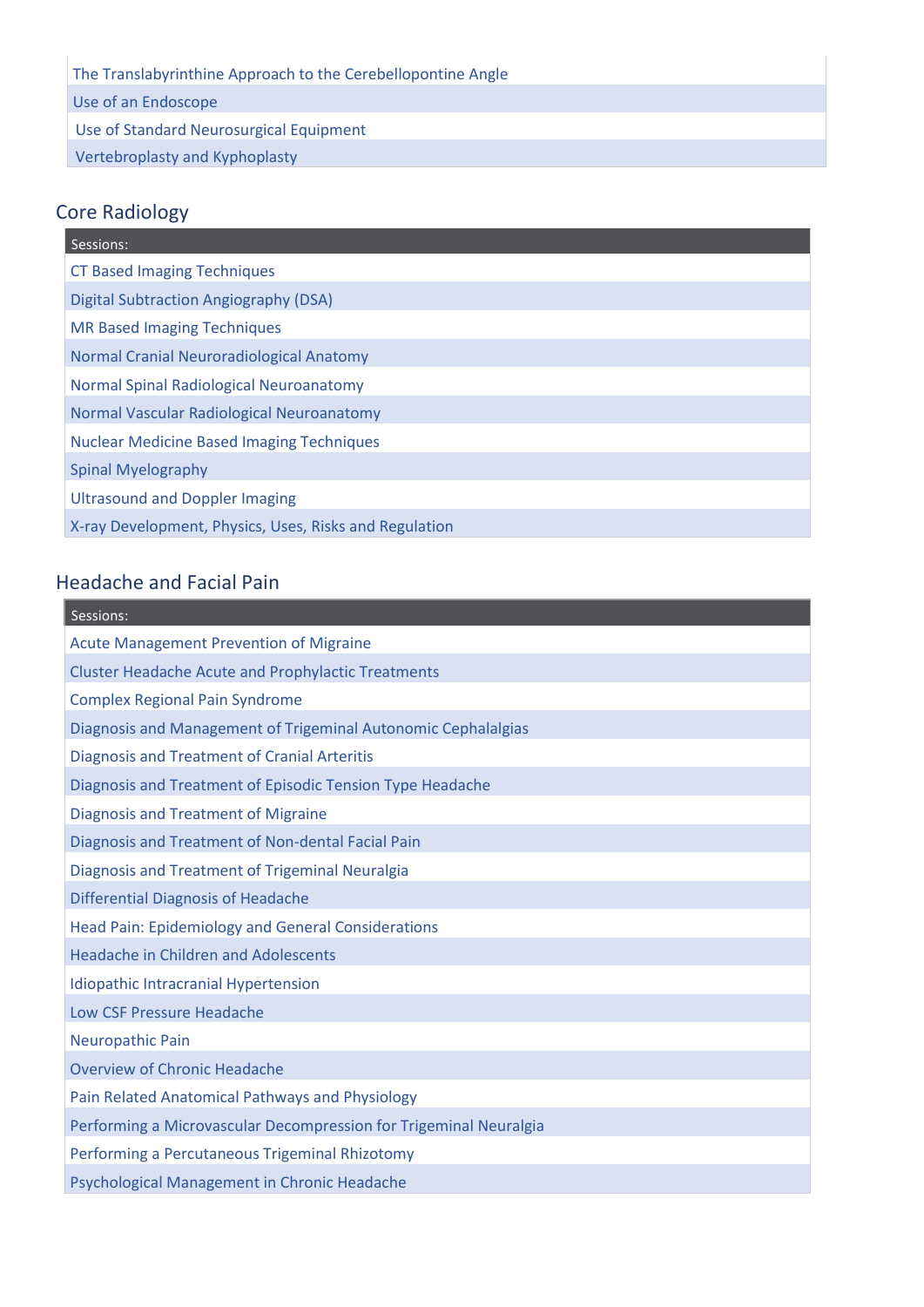## <span id="page-5-0"></span>Ischaemic Vascular Disease

| Sessions:                                                                        |  |
|----------------------------------------------------------------------------------|--|
| A Structured Approach to the Investigation and Evaluation of the Cause of Stroke |  |
| <b>Acute Stroke Treatment Part 1</b>                                             |  |
| <b>Acute Stroke Treatment Part 2</b>                                             |  |
| Basic Principles of CT Interpretation for Acute Stroke                           |  |
| Cardioembolic Stroke                                                             |  |
| Impact of Stroke and Transient Ischaemic Attack on Individuals                   |  |
| <b>Ischaemic Stroke: Carotid and Vertebral Artery Dissection</b>                 |  |
| Neuroradiological Interventions in Carotid or Vertebral Artery Stenosis          |  |
| Overview of the NIHR Stroke Research Network                                     |  |
| <b>Paediatric Stroke</b>                                                         |  |
| Performing a Carotid Endarterectomy                                              |  |
| Providing Advice to a Person With Stroke and Their Carer                         |  |
| <b>Stroke Aetiology</b>                                                          |  |
| <b>Stroke Clinical Features and Classification</b>                               |  |
| <b>Stroke Mimics</b>                                                             |  |
| <b>Stroke: Palliative Care</b>                                                   |  |
| <b>Surgical Management of Carotid Stenosis</b>                                   |  |
| The Impact of Stroke Upon Populations                                            |  |
| The Pathology of CNS Ischaemia and Infarction                                    |  |
| The Secondary Prevention of Stroke                                               |  |
| TIA Clinical Features and Referral Pathways and Investigations                   |  |
| <b>Vasculitis</b>                                                                |  |
| <b>Venous Stroke</b>                                                             |  |

## <span id="page-5-1"></span>Haemorrhagic Vascular Disease

| Sessions:                                                              |
|------------------------------------------------------------------------|
| Aetiology and Pathophysiology of Spontaneous Intracerebral Haemorrhage |
| Aetiology and Pathophysiology of Subarachnoid Haemorrhage              |
| Assessment and Emergency Management of Subarachnoid Haemorrhage        |
| <b>Cerebral Revascularisation</b>                                      |
| <b>Cranial Dural Arteriovenous Fistulae</b>                            |
| Definitive Management of an Aneurysm: Radiology                        |
| Definitive Management of an Aneurysm: Surgery                          |
| <b>Embolisation for Arteriovenous Malformations</b>                    |
| <b>Familial Intracranial Aneurysms</b>                                 |
| Infantile Intraventricular Haemorrhage                                 |
| Management of Spontaneous Intracerebral Haemorrhage                    |
| <b>Management of Vein of Galen Malformations</b>                       |
| Medical Management of Subarachnoid Haemorrhage                         |
| Paediatric Vascular Neurosurgery                                       |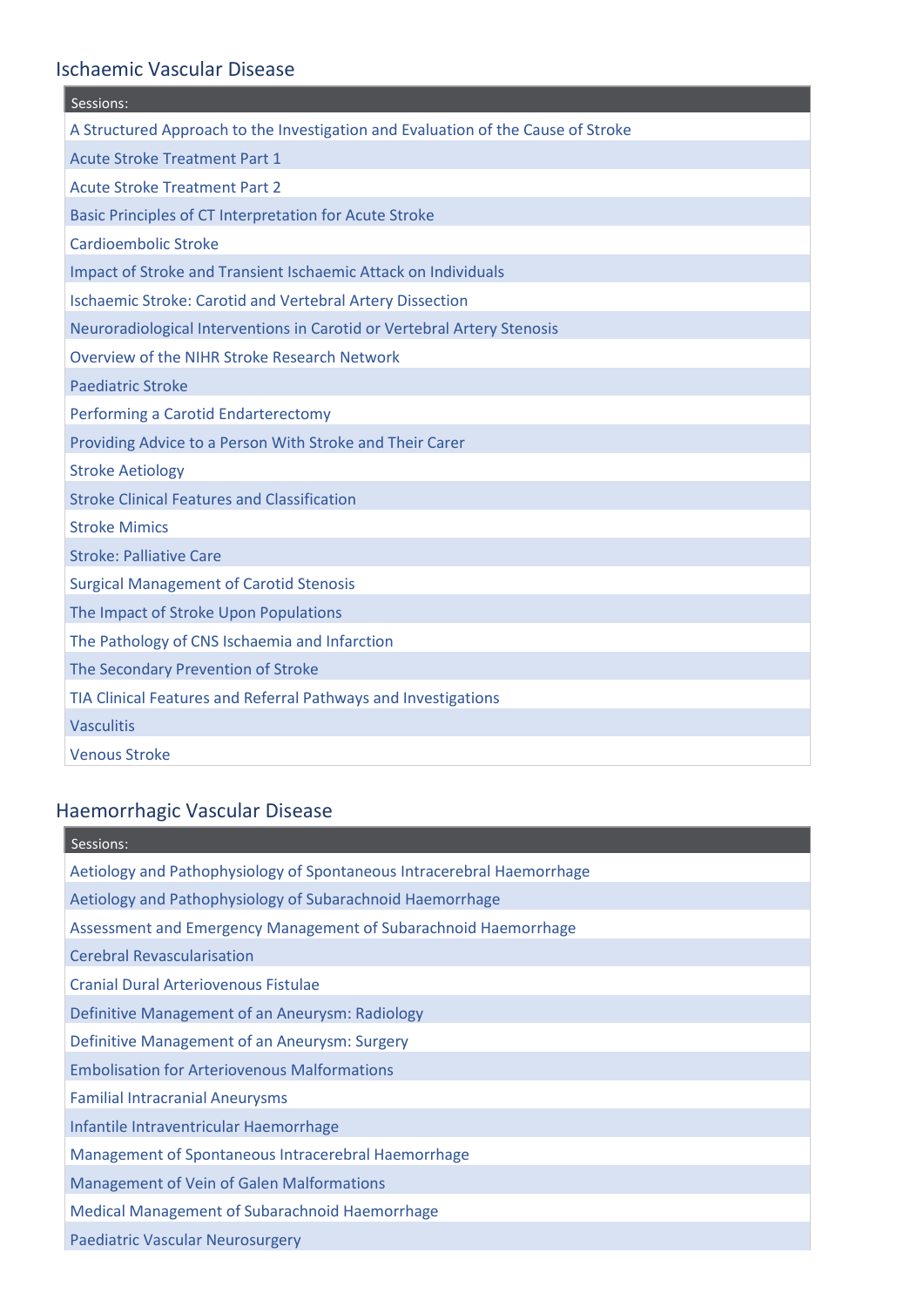| <b>Principles in Managing Cavernomas</b>                             |
|----------------------------------------------------------------------|
| Radiological Investigation of Subarachnoid Haemorrhage Part 1        |
| Radiological Investigation of Subarachnoid Haemorrhage Part 2        |
| <b>Spinal Vascular Malformations</b>                                 |
| <b>Stereotactic Radiosurgery for Arteriovenous Malformations</b>     |
| <b>Surgery for Arteriovenous Malformations</b>                       |
| The Diagnosis and Management of Spontaneous Subarachnoid Haemorrhage |
| Unruptured Intracranial Aneurysms                                    |
| Vasospasm                                                            |

# <span id="page-6-0"></span>Head Injury

<span id="page-6-1"></span>

| Sessions:                                                                       |
|---------------------------------------------------------------------------------|
| <b>Cerebral Protection Strategies in Head Injury</b>                            |
| Complications of Head Injury: Cranial Nerve and Vascular Complications          |
| Complications of Head Injury: CSF Leak and Intracranial infection               |
| Complications of Head Injury: Hydrocephalus, Seizures and Pituitary Dysfunction |
| Early Phase Care of the Moderate and Severely Head Injured Patient              |
| Epidemiology of Head Injury                                                     |
| <b>Evacuation of a Chronic Subdural Haematoma</b>                               |
| Head Injuries in Children                                                       |
| Imaging in Head Injury                                                          |
| Inflicted Head Injury in Childhood: Non-accidental                              |
| <b>Insertion of an Intracranial Pressure Monitor</b>                            |
| Introduction to the early Surgical Management of Head Injury                    |
| <b>Management of Depressed Skull Fractures</b>                                  |
| Management of the Head Injured Patient                                          |
| Neuropathology of Head Injury                                                   |
| Neuropsychology and Brain Injury                                                |
| Nutrition and Fluid Balance in the Head Injured Patient                         |
| Outcome After Head Injury Part 1                                                |
| Outcome After Head Injury Part 2                                                |
| Performing a Cranioplasty                                                       |
| Performing a Decompressive Craniectomy for Traumatic Brain Injury               |
| Performing a Trauma Craniotomy                                                  |
| Safe Transfer of Ventilated Head Injured Patients                               |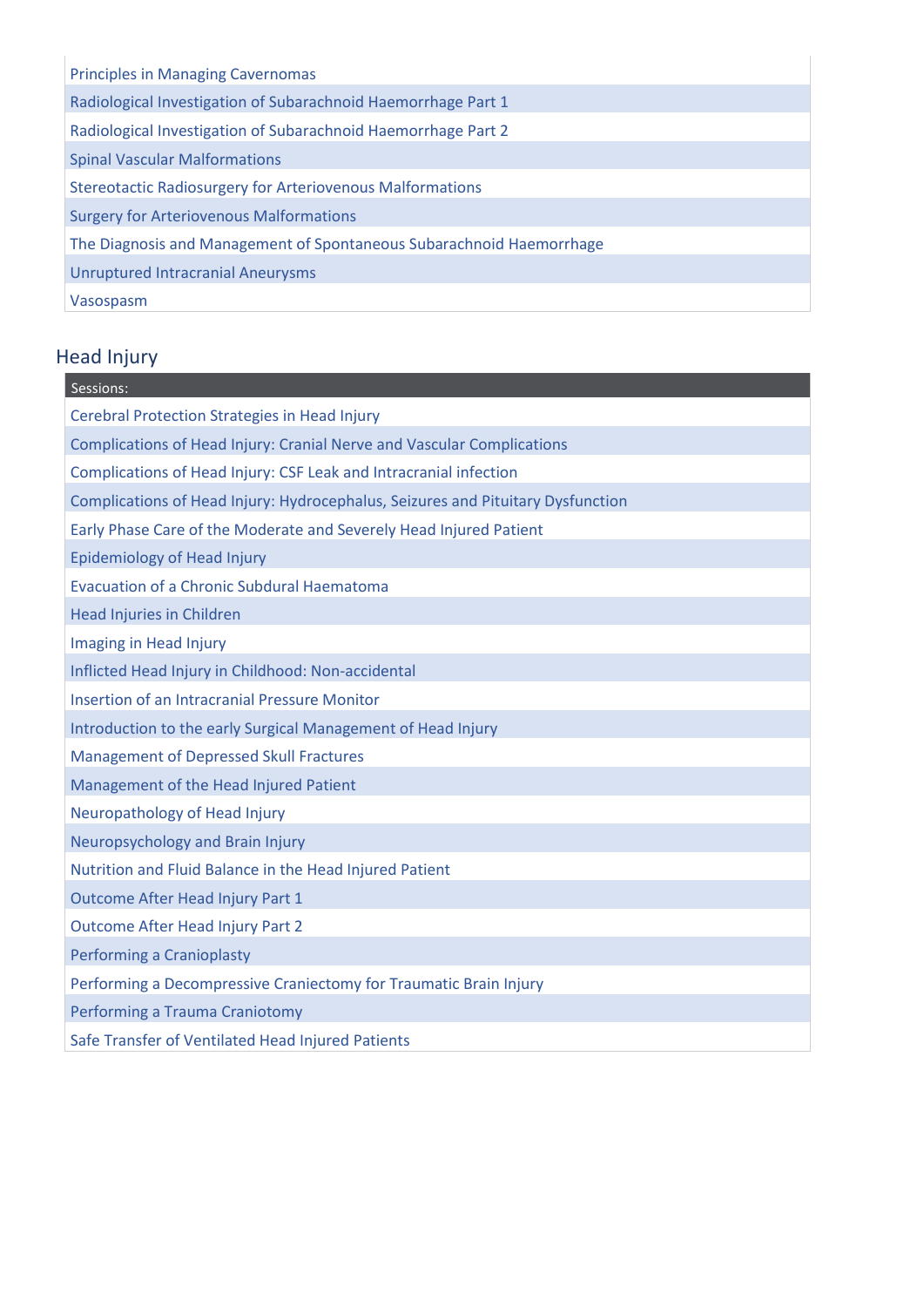# Transient Loss of Consciousness and Epilepsy

| Sessions:                                                          |
|--------------------------------------------------------------------|
| <b>Acute Symptomatic Seizures</b>                                  |
| <b>Assessment and Treatment of Refractory Epilepsy</b>             |
| <b>Assessment of Patients Presenting with Blackouts</b>            |
| <b>Brain Imaging in Seizures and Epilepsy</b>                      |
| <b>Cardiac Syncope</b>                                             |
| <b>Causes of Epilepsy: Symptomatic</b>                             |
| <b>Childhood Absence Epilepsy</b>                                  |
| <b>Choosing Antiepileptic Drugs For Focal Epilepsy</b>             |
| <b>Choosing Antiepileptic Drugs For Generalised Epilepsy</b>       |
| <b>Convulsive Status Epilepticus</b>                               |
| <b>Diagnosis of Frontal Lobe Epilepsy</b>                          |
| <b>Diagnosis of Temporal Lobe Epilepsy</b>                         |
| <b>Differential Diagnosis of Blackouts and Epilepsy</b>            |
| <b>Epilepsy and Intellectual Disability</b>                        |
| <b>Epilepsy in Adolescence</b>                                     |
| Epileptic Seizures and Syndromes in Neonates and Infants           |
| Idiopathic (genetic) Epilepsy                                      |
| <b>Interactions of Antiepileptic Drugs</b>                         |
| Management of Epilepsy in Remission                                |
| Management of Epilepsy in the Elderly                              |
| Management of Women with Epilepsy: Reproductive Issues             |
| <b>Memory and Epilepsy</b>                                         |
| <b>Monitoring Drug Therapy</b>                                     |
| <b>Non-convulsive Status Epilepticus</b>                           |
| <b>Occipital and Parietal Lobe Epilepsies</b>                      |
| <b>Other Childhood Epilepsy Syndromes</b>                          |
| <b>Palliative Surgical Treatments for Epilepsy</b>                 |
| <b>Pregnancy and Epilepsy</b>                                      |
| Role of EEG in Assessment for Epilepsy Surgery                     |
| Role of EEG in the Diagnosis of Epilepsy                           |
| <b>Social Consequences of Epilepsy</b>                             |
| <b>Starting Epilepsy Treatment</b>                                 |
| <b>Surgical Treatment of Epilepsy Workup and Outcome</b>           |
| <b>Temporal Lobe Surgery for Epilepsy</b>                          |
| The Causes of Epilepsy: Idiopathic Epilepsy (genetic Epilepsy)     |
| The Classification of Seizures and the Epilepsies                  |
| The Diagnosis of Dissociative (Psychogenic Non-epileptic) Seizures |
| Diagnosis of the Reflex (Vasovagal) Syncope                        |
| The Management of Dissociative (Non Epileptic) Seizures            |
| Use of Antiepileptic Drugs in Refractory Epilepsy                  |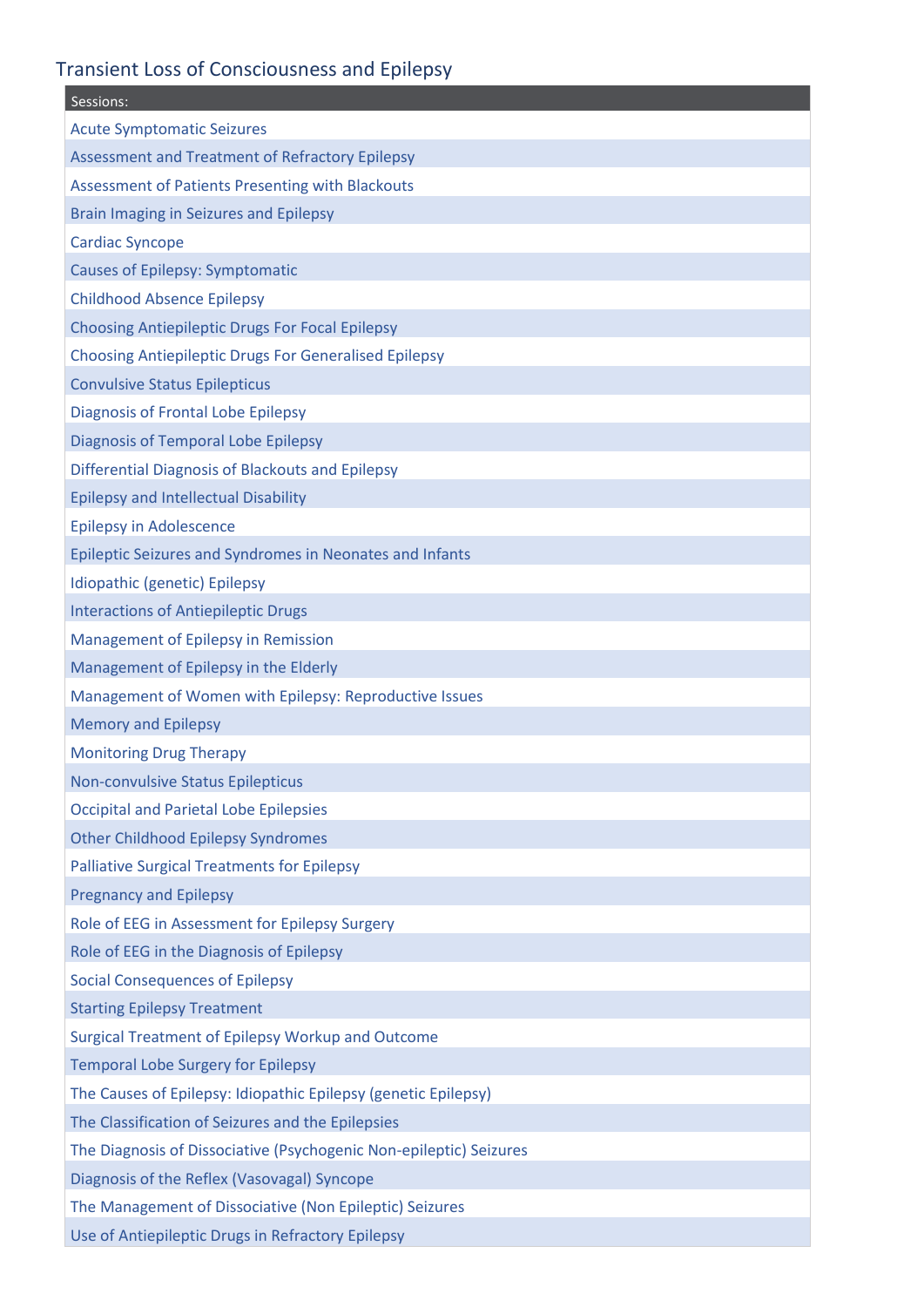# <span id="page-8-0"></span>Neurological Infections

| Sessions:                                                    |
|--------------------------------------------------------------|
| <b>Acute Pneumococcal and Meningococcal Meningitis</b>       |
| <b>Aseptic Meningitis</b>                                    |
| <b>Autoimmune Encephalitis</b>                               |
| <b>Botulism</b>                                              |
| <b>Cerebral Malaria</b>                                      |
| <b>Congenital Cytomegalovirus</b>                            |
| <b>Cryptococcal Meningitis</b>                               |
| Diagnosing and Managing Patients with Tubercular Meningitis  |
| <b>Discitis Vertebral Osteomyelitis and Epidural Abscess</b> |
| Encephalitis                                                 |
| <b>Herpes Simplex Virus Encephalitis</b>                     |
| <b>HIV Encephalopathy</b>                                    |
| <b>HIV Neuropathy</b>                                        |
| <b>Human Prion Diseases</b>                                  |
| Imaging Features of Bacterial Brain Infection                |
| <b>Introduction to Neurological Infectious Diseases</b>      |
| Listeria Monocytogenes Meningitis                            |
| <b>Lyme Borreliosis</b>                                      |
| Nervous System Manifestations of Varicella Zoster Infection  |
| <b>Syphilis</b>                                              |
| <b>Tetanus</b>                                               |
| The Neurology of HTLV-1 Infection                            |
| Toxoplasmosis                                                |

# <span id="page-8-1"></span>Neuro-inflammatory Diseases

| Sessions:                                                                              |
|----------------------------------------------------------------------------------------|
| Acute Disseminated Encephalomyelitis in Children                                       |
| <b>Acute Disseminated Encephalomyelitis</b>                                            |
| <b>Autoimmune Encephalopathies</b>                                                     |
| Disease Modifying Treatments in Multiple Sclerosis: Interferons and Glatiramer Acetate |
| <b>Multiple Sclerosis: Assessment and Diagnosis</b>                                    |
| Multiple Sclerosis: Basic Epidemiology and Pathophysiology                             |
| <b>Multiple Sclerosis: Management of Relapses</b>                                      |
| <b>Multiple Sclerosis: Other Disease Modifying Treatments</b>                          |
| Neuro-Behçet's                                                                         |
| Neurological Manifestations of Lupus and the Antiphospholipid Syndrome                 |
| <b>Neuromyelitis Optica Spectrum Disorders (NMOSD)</b>                                 |
| Neuropsychiatric Aspects of Multiple Sclerosis and White Matter Disorders              |
| <b>Neurosarcoidosis</b>                                                                |
| Rheumatoid Sjögren's and Other Autoimmune Disorders Affecting the CNS                  |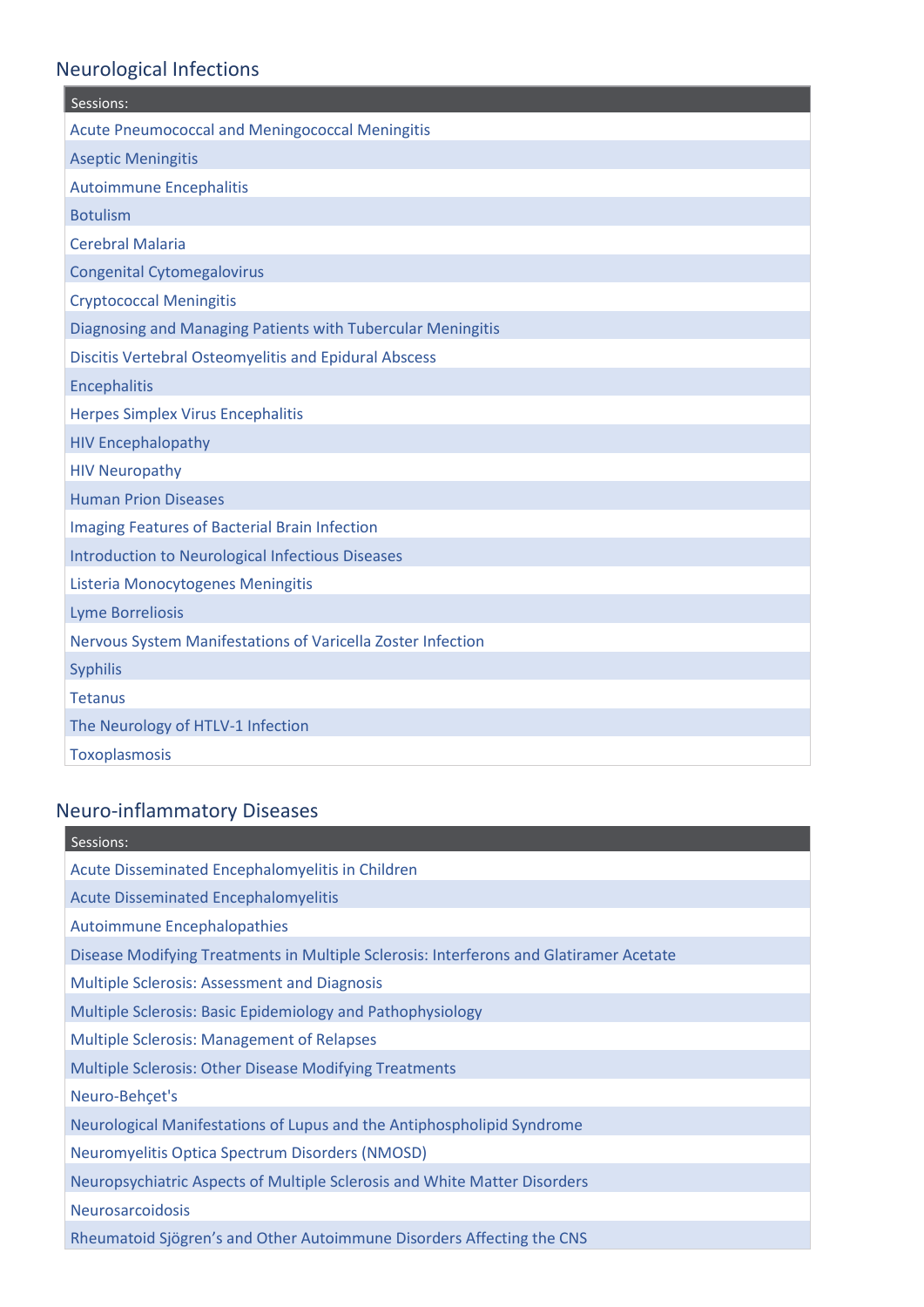## <span id="page-9-0"></span>Neurodegeneration

| Sessions:                                                     |
|---------------------------------------------------------------|
| Alzheimer's Disease: Current and Future Treatments            |
| Alzheimer's Disease: Genetics and Current Hypotheses          |
| <b>Caring For Patients With Dementia</b>                      |
| <b>Clinical Aspects of Alzheimer's Disease</b>                |
| Degenerative Dementias: Current Concepts and Overview         |
| Dementia with Lewy Bodies: Basic Science and Pathology        |
| Dementia with Lewy Bodies: Clinical Aspects                   |
| <b>Frontotemporal Lobar Degeneration: Basic Science</b>       |
| <b>Frontotemporal Lobar Degeneration: Clinical Syndromes</b>  |
| <b>Huntington's Disease</b>                                   |
| <b>Investigation of Dementia</b>                              |
| <b>Prion Disease: Epidemiology and Clinical Aspects</b>       |
| <b>Prion Disease: Pathogenesis and Genetics</b>               |
| <b>Vascular Cognitive Impairment: Current Concepts</b>        |
| <b>Vascular Cognitive Impairment: Rare and Unusual Causes</b> |
| Young Onset and 'Treatable' Dementias                         |

#### <span id="page-9-1"></span>Movement Disorders

| Sessions:                                                        |
|------------------------------------------------------------------|
| <b>Acquired Cerebellar and Spinocerebellar Ataxias</b>           |
| <b>Classification and Epidemiology of Movement Disorders</b>     |
| <b>Clinical Aspects of Progressive Supranuclear Palsy</b>        |
| Corticobasal Degeneration and the Corticobasal Syndrome          |
| Diagnosis and Treatment of Essential Tremor                      |
| <b>Drug-induced Movement Disorders</b>                           |
| <b>Dystonia: Classification and Genetics</b>                     |
| <b>Dystonias: Secondary Causes and Investigations</b>            |
| <b>Features and Treatment of Parkinson's Disease Tremor</b>      |
| <b>Features Causes and Treatment of Cerebellar Tremor Ataxia</b> |
| <b>Hereditary Cerebellar Ataxia</b>                              |
| <b>Hereditary Spastic Paraplegia</b>                             |
| <b>Multiple System Atrophy</b>                                   |
| <b>Myoclonus</b>                                                 |
| Parkinson's Disease Management of Motor Symptoms                 |
| Parkinson's Disease: Cognitive and Psychiatric Features          |
| Parkinson's Disease: Definition Pathogenesis and Pathology       |
| Parkinson's Disease: Surgical Treatment                          |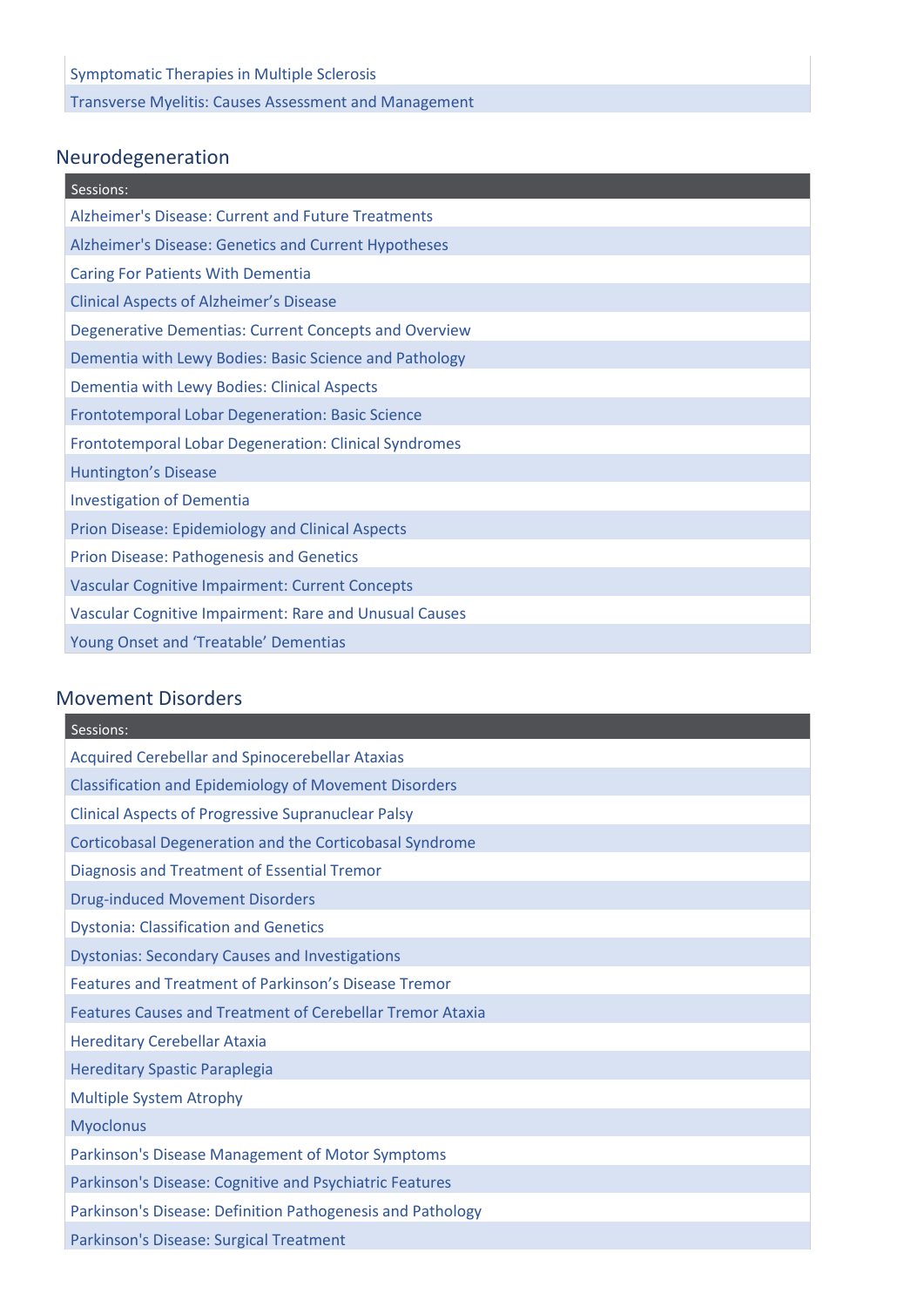| <b>Rare Causes of Tremor</b>                |
|---------------------------------------------|
| <b>Restless Legs Syndrome</b>               |
| <b>Stiff Person Spectrum Disorders</b>      |
| The Genetics of Parkinsonism                |
| The Primary Focal Dystonias                 |
| <b>Tic Disorders and Tourette Syndrome</b>  |
| <b>Tremor Classification and Management</b> |

#### <span id="page-10-0"></span>Neuromuscular Diseases

| Sessions:                                                                          |
|------------------------------------------------------------------------------------|
| <b>Acquired Muscle Disease</b>                                                     |
| <b>Acquired Peripheral Neuropathies</b>                                            |
| Autoimmune Myasthenia Gravis                                                       |
| <b>Brachial and lumbosacral plexus</b>                                             |
| <b>Clinical Introduction to Neuromuscular Diseases</b>                             |
| <b>Clinical Neurophysiology of Neuromuscular Junction Disorders</b>                |
| Clinical Neurophysiology of Skeletal Muscle Diseases including ion channelopathies |
| <b>Genetic Muscle Disease</b>                                                      |
| <b>Hereditary Neuropathies</b>                                                     |
| Limb Girdle Muscular Dystrophy                                                     |
| <b>Multifocal Motor Neuropathy</b>                                                 |
| <b>Myotonic Dystrophy</b>                                                          |
| <b>Neuromuscular Junction Disorders</b>                                            |
| The Diagnostic Pathology of Neuromuscular Disease Part 1                           |
| The Diagnostic Pathology of Neuromuscular Disease Part 2                           |
|                                                                                    |

# <span id="page-10-1"></span>Coma and Sleep

<span id="page-10-2"></span>

| Sessions:                                                |
|----------------------------------------------------------|
| The Assessment of Patients in Coma                       |
| Causes and Clinical Assessment of Coma                   |
| General Medical Care on Neurological Intensive Care Unit |
| EEG in Sleep Disorders and the MSLT                      |
| EEG in the Diagnosis of Coma                             |
| <b>Excessive Daytime Sleepiness</b>                      |
| Hypoxic-ischaemic Brain Injury                           |
| Narcolepsy                                               |
| <b>Normal Sleep Architecture</b>                         |
| <b>Raised ICP Herniation and Management</b>              |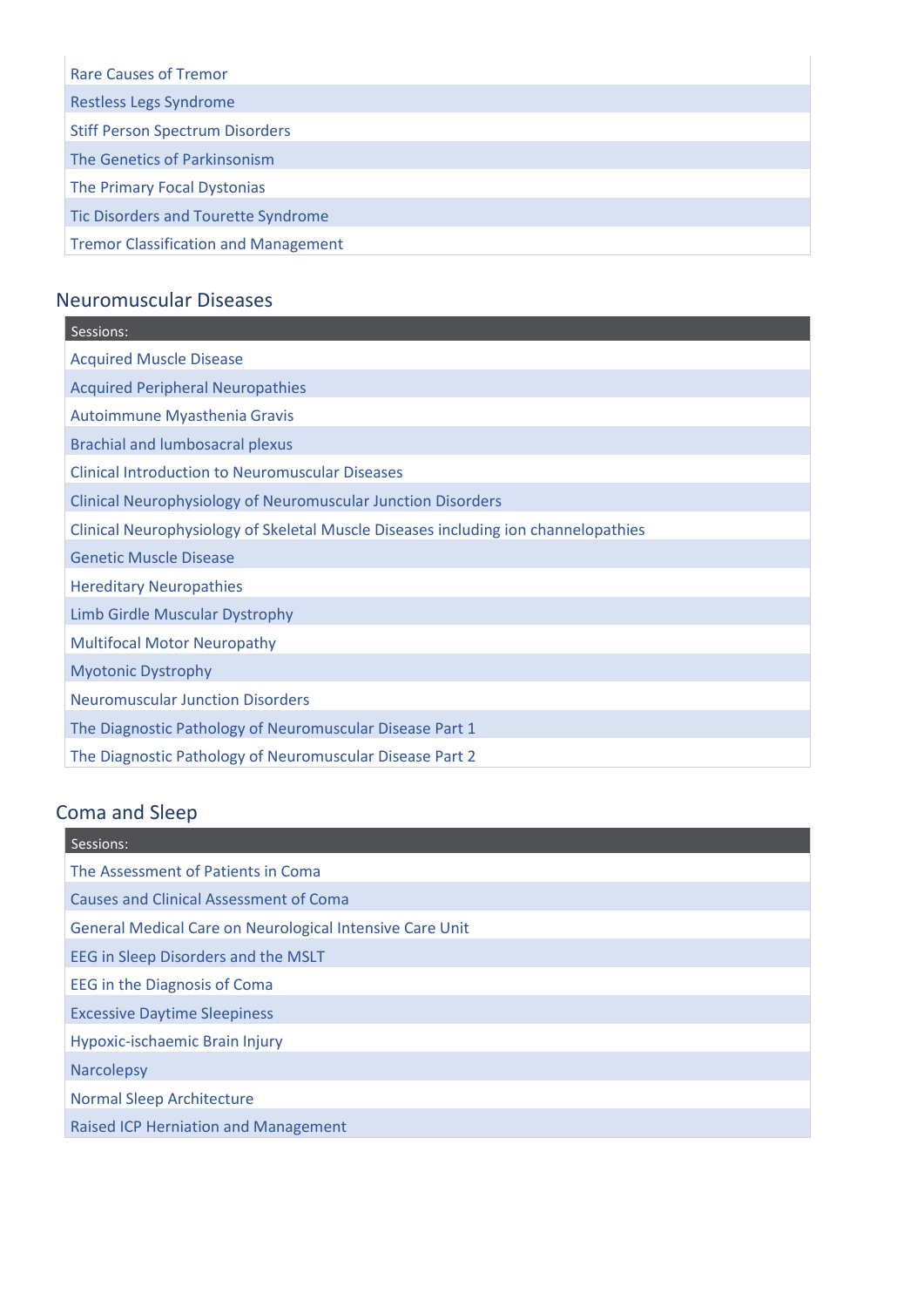# Neuro-ophthalmology

| Sessions:                                                      |
|----------------------------------------------------------------|
| <b>Assessment of Double Vision</b>                             |
| <b>Assessment of Ptosis</b>                                    |
| <b>Assessment of Visual Failure</b>                            |
| <b>Central Disorders of Saccadic and Pursuit Eye Movements</b> |
| <b>Chiasmal Disorders</b>                                      |
| <b>Heredo-familial Optic Neuropathies</b>                      |
| <b>Ischaemic Optic Neuropathies</b>                            |
| Nystagmus                                                      |
| <b>Ocular Myopathies</b>                                       |
| <b>Ocular Motor Disorders</b>                                  |
| <b>Optic Nerve Tumours</b>                                     |
| <b>Optic Neuritis</b>                                          |
| <b>Orbital and Cavernous Sinus Disorders</b>                   |
| Papilloedema and Related Optic Disc Disorders                  |
| <b>Pupil Abnormalities</b>                                     |
| <b>Retinal Disorders in Neurological Disease</b>               |
| <b>Retrochiasmal Disorders</b>                                 |
| <b>Toxic Nutritional Optic Neuropathy</b>                      |

## <span id="page-11-0"></span>Neuro-otology

<span id="page-11-1"></span>

| Sessions:                                                         |
|-------------------------------------------------------------------|
| <b>Acute Vertigo and Dizziness</b>                                |
| Anatomy and Pathophysiology of Dizziness and Vertigo              |
| <b>Benign Paroxysmal Positional Vertigo</b>                       |
| <b>Central Causes of Vestibular Disturbance</b>                   |
| <b>Central Disorders of Hearing</b>                               |
| <b>Chronic Dizziness - Clinical Presentation and Management</b>   |
| Diagnostic Approach of Dizziness and Vertigo                      |
| Falls in the Elderly: Assessment and Management                   |
| <b>Hearing and Balance Tests</b>                                  |
| <b>Hearing Disorders and Tinnitus</b>                             |
| Meniere's Disease and Migraine Associated Dizziness               |
| Peripheral Causes Vestibular Disorders Sensory Mismatch Syndromes |
| <b>Principles of Vestibular Rehabilitation</b>                    |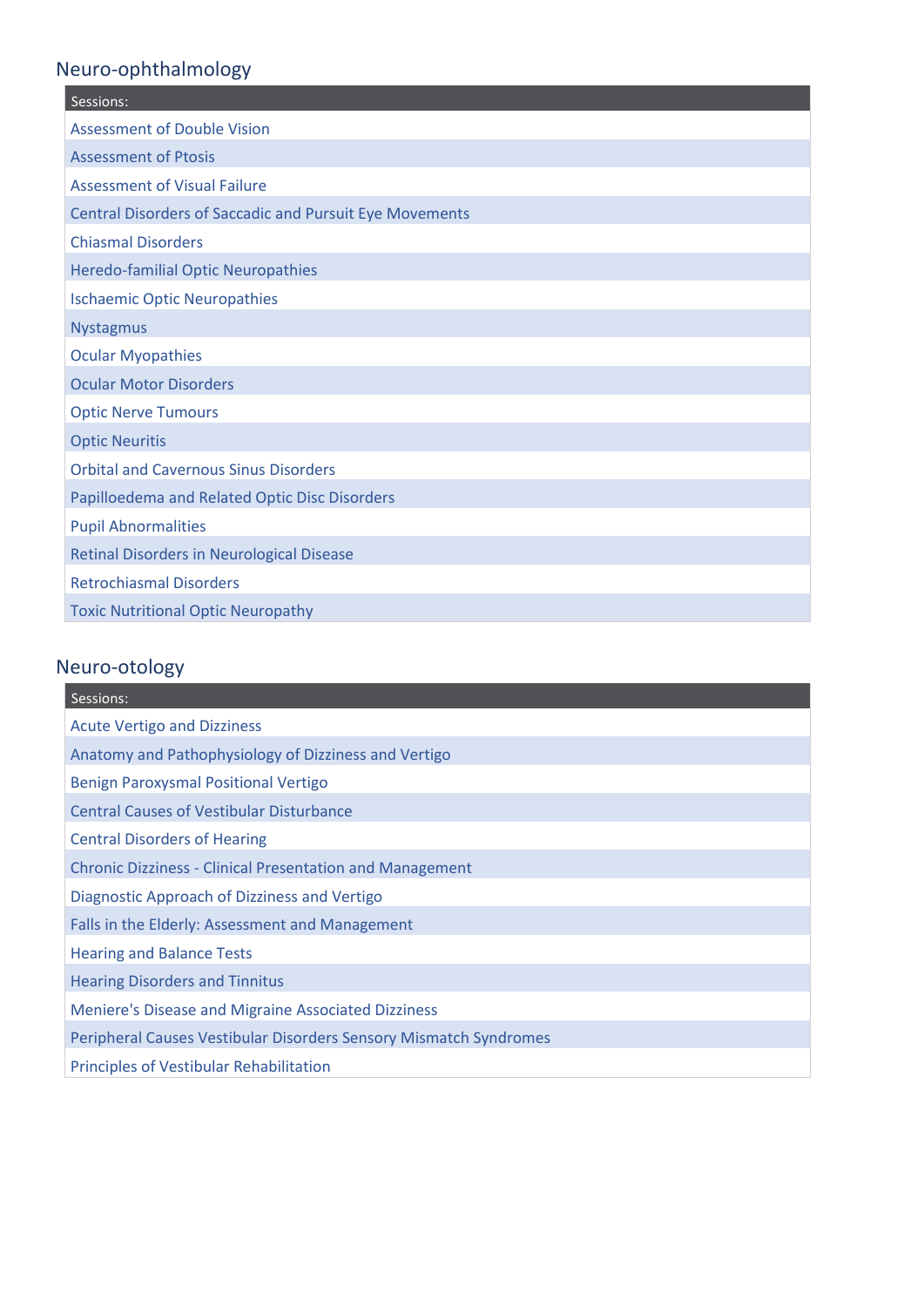# Diseases of the Autonomic Nervous System

| Sessions:                                                                            |
|--------------------------------------------------------------------------------------|
| <b>Autonomic Failure Primary and Secondary</b>                                       |
| Functional Anatomy of the Autonomic Nervous System                                   |
| Investigation and Management of Neurogenic Bladder Dysfunction                       |
| Investigation and Management of Neurogenic Sexual Dysfunction Part 1                 |
| Investigation and Management of Neurogenic Sexual Dysfunction Part 2                 |
| Neural Control of the Bladder                                                        |
| <b>Neurogenic Bowel Dysfunction</b>                                                  |
| <b>Neurological Control of Sexual Function</b>                                       |
| Parkinson's Disease and Parkinsonism Causes of Bladder, Bowel and Sexual Dysfunction |
| Pelvic Organ Dysfunction Following Cauda Equina Damage                               |
| Peripheral Nerve Disorders Bladder, Bowel and Sexual Dysfunction                     |

## <span id="page-12-0"></span>Elective Spinal Disease

| Sessions:                                                    |
|--------------------------------------------------------------|
| <b>Atlanto-axial Subluxation</b>                             |
| Coccydynia                                                   |
| <b>Congenital Scoliosis</b>                                  |
| <b>Degenerative Scoliosis</b>                                |
| <b>Diagnosis and Treatment of Back Pain</b>                  |
| <b>Early Onset Scoliosis</b>                                 |
| <b>Inflammatory Spondyloarthropathy</b>                      |
| Management of Lumbar Disc Prolapse and Cauda Equina Syndrome |
| <b>Managing Cervical Degenerative Disease</b>                |
| <b>Neuromuscular Scoliosis</b>                               |
| Osteoporosis                                                 |
| Rheumatoid Arthritis in the Spine                            |
| Sacroiliac Joint (SIJ) Pain                                  |
| <b>Spinal Dysraphism</b>                                     |
| <b>Surgical Treatment of Chronic Low Back Pain</b>           |
| Thoracic disc prolapse                                       |
| <b>Torticollis</b>                                           |

## <span id="page-12-1"></span>Spinal Tumours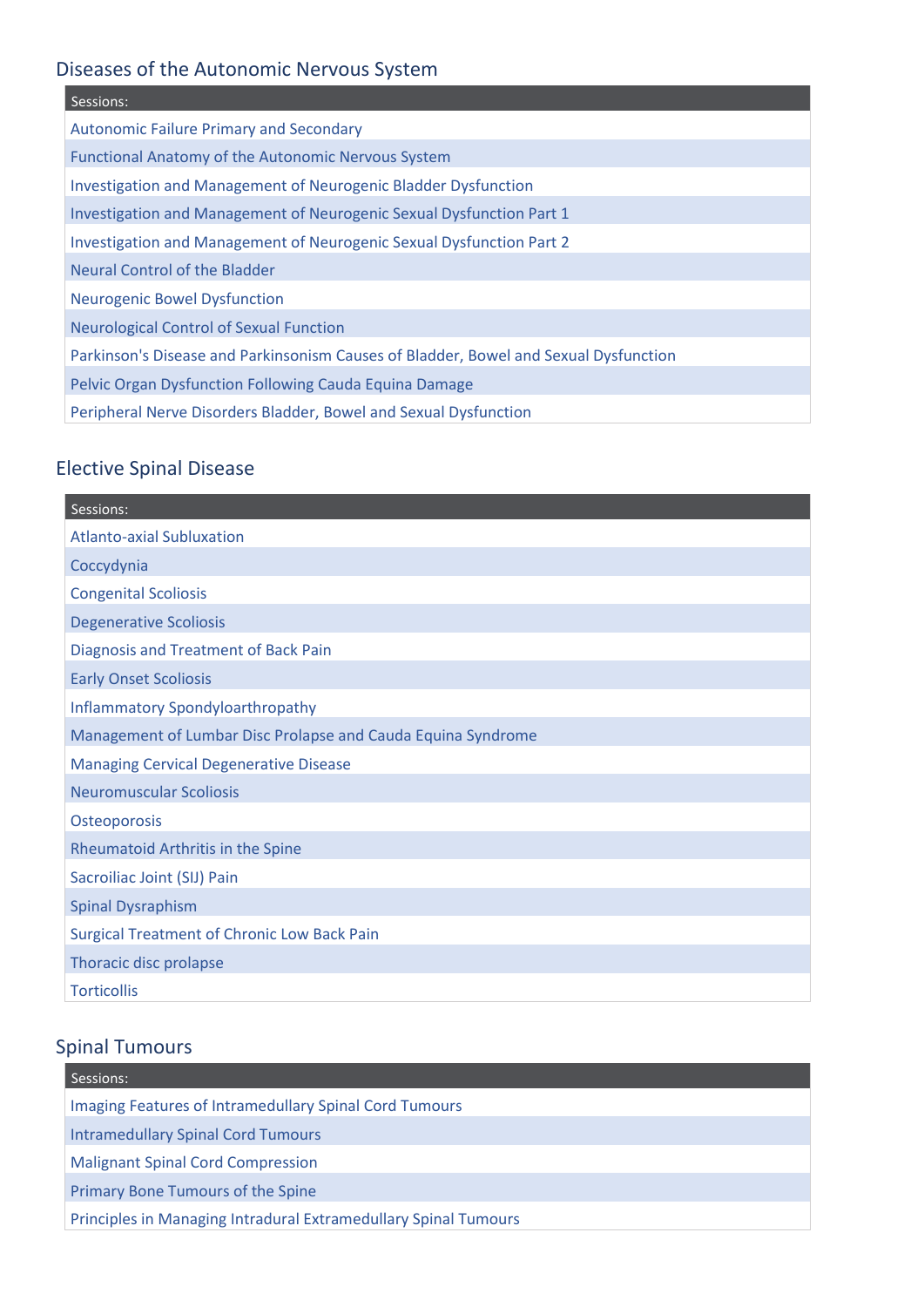Radiology of Spinal Intradural Extramedullary Tumours

<span id="page-13-0"></span>Surgical Treatment of Spinal Intradural Extramedullary Tumours

#### Spinal Trauma

| Sessions:                                                                               |
|-----------------------------------------------------------------------------------------|
| Anatomy of the spinal column and spinal stability                                       |
| <b>Atlanto-axial Cervical Spine Fractures</b>                                           |
| Classification of Fractures of the Thoracolumbar Spine                                  |
| Initial Management of Spinal Injury and Spinal Shock                                    |
| Pre-operative Assessment and Anaesthetic Management of Patients with Spinal Cord Injury |
| Principles of Surgical Treatment of Spinal Injuries                                     |
| Sacral fractures                                                                        |
| Spinal Injuries in Children                                                             |
| <b>Subaxial Cervical Spine Fractures</b>                                                |
| <b>Thoracolumbar Trauma</b>                                                             |

# <span id="page-13-1"></span>Tumours and Cysts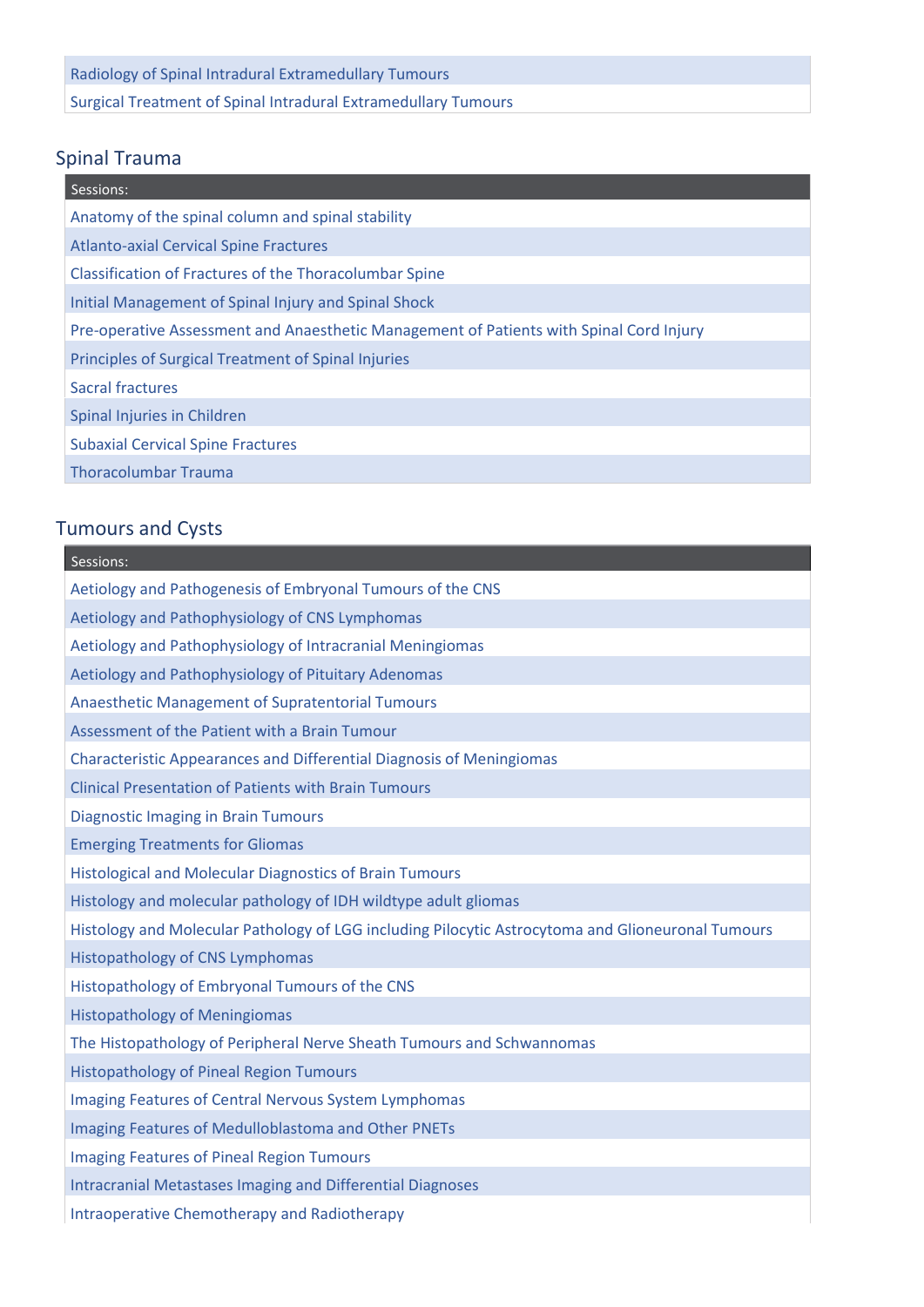<span id="page-14-0"></span>

| <b>Intraoperative Surgical Adjuncts Part 1</b>                           |
|--------------------------------------------------------------------------|
| <b>Intraoperative Surgical Adjuncts Part 2</b>                           |
| Long-term Complications of Radiotherapy and Chemotherapy for CNS Disease |
| <b>Malignant Meningitis</b>                                              |
| <b>Management of Cerebellopontine Angle Tumours</b>                      |
| <b>Management of Craniopharyngiomas</b>                                  |
| Management of Medulloblastoma                                            |
| <b>Management of Meningiomas</b>                                         |
| Management of Pituitary Adenomas for Surgeons                            |
| <b>Management of Primary CNS Lymphomas</b>                               |
| <b>Management Principles for Metastases</b>                              |
| <b>Medical Management of Pituitary Adenomas</b>                          |
| <b>Molecular Biology of Brain Tumours</b>                                |
| Molecular Pathology and Histology of Ependymal Tumours                   |
| Molecular Pathology and Histology of IDH Mutant Gliomas                  |
| Non-surgical Management of Low Grade Gliomas                             |
| Palliative Care and End of Life in Brain Tumour Patients                 |
| Paraneoplastic Neurological Disorders of the CNS and PNS                 |
| Pathology and Management of Dermoids and Epidermoids                     |
| <b>Pathology of Pilocytic Astrocytomas</b>                               |
| Pathophysiology and Management of Arachnoid Cysts                        |
| Pathophysiology and Management of Colloid Cysts                          |
| <b>Peripheral Nerve Sheath Tumours</b>                                   |
| <b>Pituitary Apoplexy</b>                                                |
| Principles of Brain Tumour Management in Children                        |
| <b>Principles of Chemotherapy</b>                                        |
| Principles of Radiotherapy and Radiosurgery                              |
| <b>Radiology of CNS Cysts</b>                                            |
| <b>Radiology of Dermoids and Epidermoids</b>                             |
| Referral and Management Guidelines for Patients with Brain Tumours       |
| <b>Skull Lesions</b>                                                     |
| <b>Special Considerations for Skull Base Tumours</b>                     |
| <b>Stereotactic Radiosurgery for Skull Base Tumours</b>                  |
| <b>Surgical Management of High Grade Gliomas</b>                         |
| <b>Surgical Management of Low Grade Gliomas</b>                          |
| The Histopathology of Choroid Plexus Neoplasms                           |
| <b>Treatment of High Grade Gliomas</b>                                   |
| <b>Tumours of the Brainstem</b>                                          |
| Tumours of the Central Nervous System: Craniopharyngioma                 |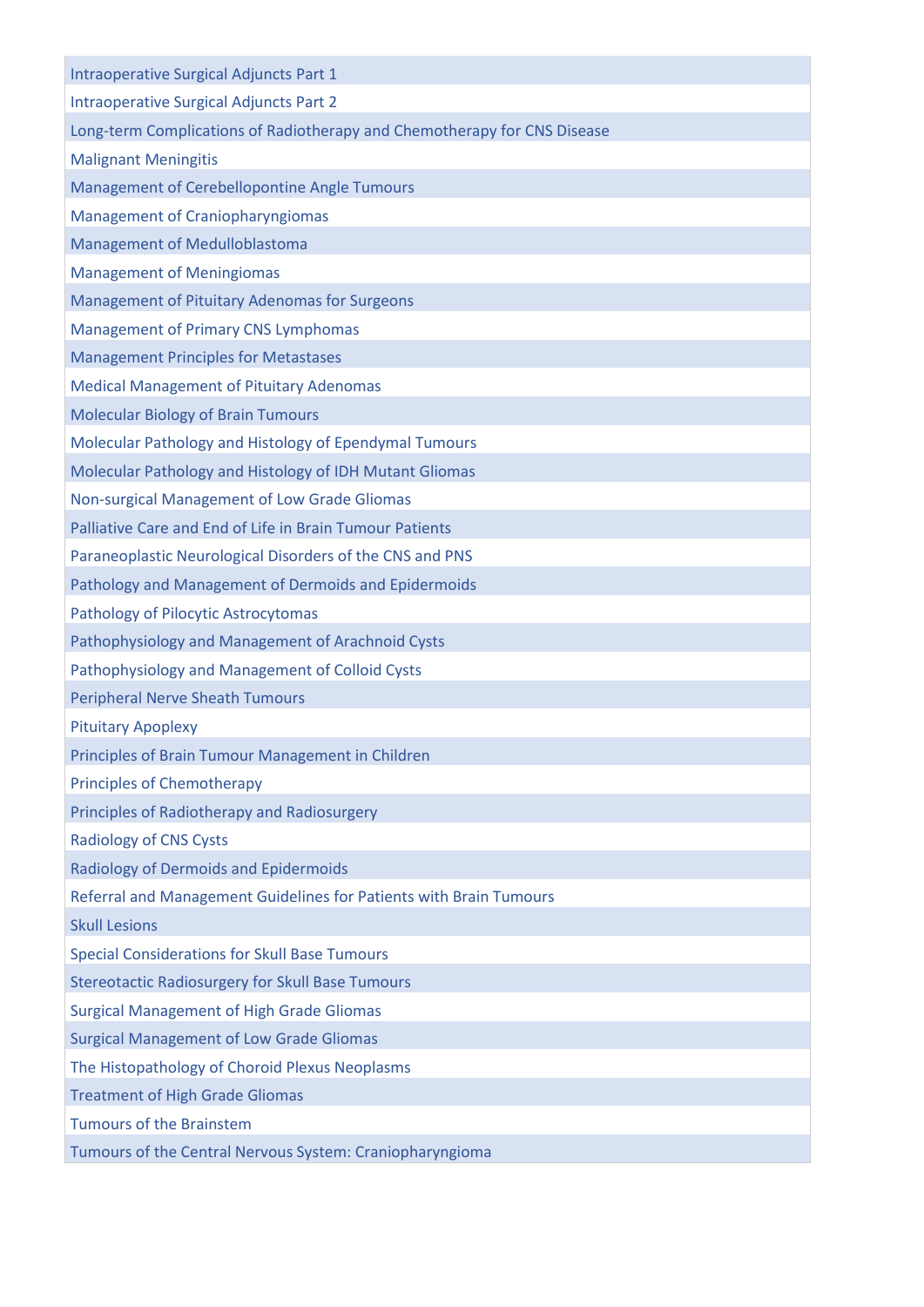# Hydrocephalus and Cerebrospinal Fluid Pathologies

| Sessions:                                                              |
|------------------------------------------------------------------------|
| Aetiology and Pathophysiology of Hydrocephalus                         |
| <b>Chiari Malformation</b>                                             |
| <b>Cranial Cerebrospinal Fluid Fistula</b>                             |
| Disorders of the Foramen Magnum                                        |
| Inserting a Ventricular Access Device or External Ventricular Drain    |
| <b>Investigation and Treatment of Spinal Cerebrospinal Fluid Leaks</b> |
| Management of Syringomyelia                                            |
| An Introduction to the Management of Hydrocephalus in Children         |
| Normal Pressure Hydrocephalus                                          |
| Performing a Subtemporal Decompression                                 |
| Performing an Endoscopic Third Ventriculostomy                         |
| <b>Spinal Arachnoiditis</b>                                            |

## <span id="page-15-0"></span>Neuro-rehabilitation and Spinal Injury Rehabilitation

| Sessions:                                                         |
|-------------------------------------------------------------------|
| <b>Aetiology and Management of Pressure Sores</b>                 |
| <b>Assessment and Management of Swallowing Disorders</b>          |
| <b>Autonomic Dysfunction</b>                                      |
| <b>Bladder Problems in Multiple Sclerosis</b>                     |
| <b>Bowel Problems in Multiple Sclerosis</b>                       |
| <b>Clinical Gait Analysis in Rehabilitation Medicine</b>          |
| Diagnosis and Management of Cognitive Functioning After Stroke    |
| <b>Early Supported Discharge for Stroke</b>                       |
| <b>Family Relationships and Supporting Carers</b>                 |
| <b>Fatigue in Multiple Sclerosis</b>                              |
| History Taking and Examination in Complex Neurological Disability |
| Locked-in Syndrome                                                |
| <b>Low Awareness States</b>                                       |
| Management of Spasticity and Associated Features                  |
| Management of Spasticity in Children                              |
| Management of Spasticity in Post Stroke Syndrome                  |
| Managing Late Deterioration in Neurological Disability            |
| Multiple Sclerosis: Maintaining Activities of Daily Living        |
| Orthotics and the Avoidance and Management of Contractures        |
| <b>Pain After Stroke</b>                                          |
| Pain in Multiple Sclerosis                                        |
| <b>Physical Therapies After Stroke</b>                            |
| <b>Rehabilitation After Stroke</b>                                |
| <b>Rehabilitation in Nursing Homes</b>                            |
| Role of Occupational Therapy in Neurorehabilitation               |